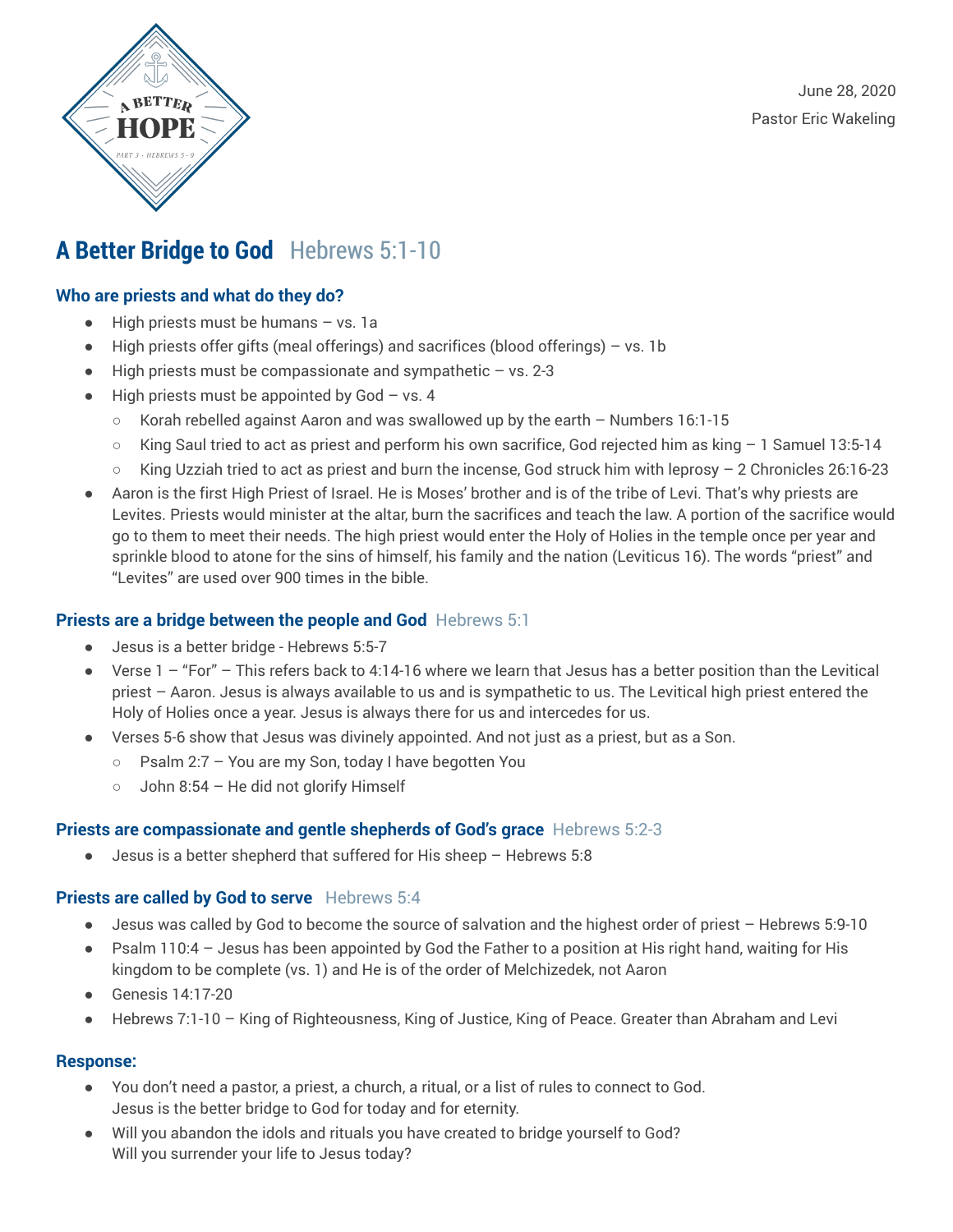

# **Preparation**

If possible, find a quiet and comfortable place. Rid yourself of distractions such as your phone, television, school work, interruptions from others, etc. Open yourself to God and intend to learn from Him. "Lord, here I am, I present myself to You. Open my heart to the truth of what is going on in my life."

## **Read the Text:** Hebrews 5:1-10 & Psalm 139:23-24

Read these texts a few times until you have a clear understanding of what the passage is saying.

#### 3 **Contemplate + Journal**

Spend time thinking about and journaling your thoughts to the following questions. If you meet with a LifeGroup, you can also share your responses with them and have a great discussion.

- What is a word or phrase the Lord impressed on you in this time? Meditate on that.
- According to Hebrews 5:7, what can you learn from Jesus' prayer life? Talk to the Lord about this.
- As you consider Jesus being the bridge to God, open yourself up to the Lord and consider what other "bridges" you have set up in your life as a way to God. Consider idols, masks you wear, a facade you've held onto. Pray this prayer, "Lord, search me and know my heart. Open my heart to You today in truth so I do not deceive myself."
- How and what do you feel? Is there a specific situation in your life that relates to this passage today? Pray through this for a moment.

## **Praise + Worship**

Worship is an act or mindset shift that realigns us to the reality of who God is. Find this song on Spotify, YouTube, AppleMusic, etc. and the lyrics if you would like to read or sing along. Make this song your prayer and declaration of praise and worship as you hear truths being sung over you. Allow the Lord to minister to your heart in this time. **Song Recommendation: "The [Way](https://www.youtube.com/watch?v=MOzsJlk8p6I)" by Pat Barrett**

#### **Closing Prayer** 6

Spend some time in prayer. Whether it is simply sitting in God's loving presence, expressing thankfulness and gratitude, and/or offering up supplication, pray what is on your heart in this time.

### 6 **Blessing**

May you know and believe that Jesus "is the way, the truth, and the life. No one can come to the Father except through Him." May this truth draw you to the beauty of who Jesus is as you walk with Him and pursue a personal relationship with Him. John **14:6**